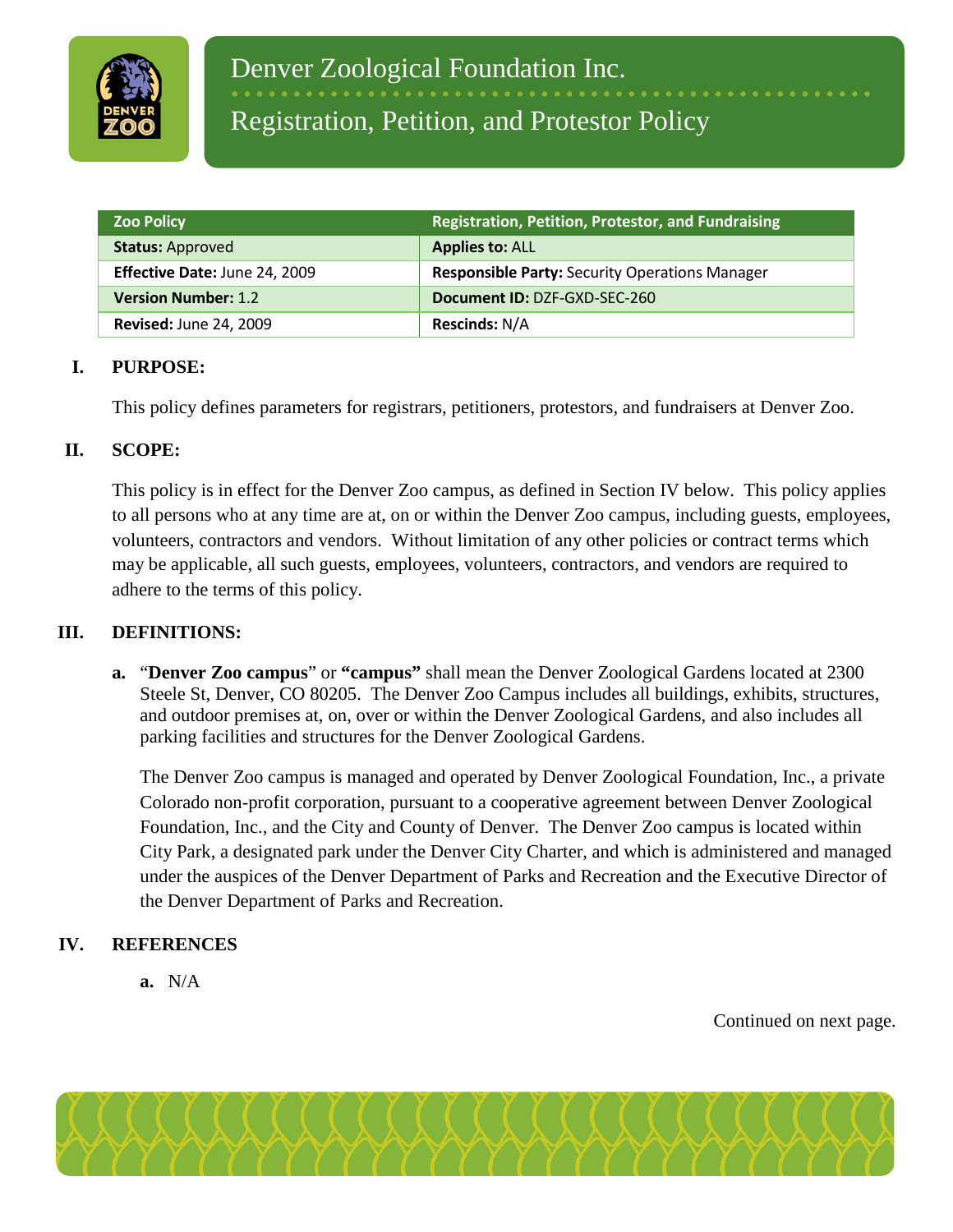

### **V. POLICY**

- **a. BUSINESS RIGHTS AND PRIVATE PROPERTY:** The plaza, main parking area, parking garage and zoo grounds are considered private property of Denver Zoo (**shown in Appendix A below**). The Denver Zoo is a public scientific cultural facility dedicated for the purpose of public recreation and education and for preserving, exhibiting and advancing the study and appreciation of wildlife. The zoo may impose reasonable restrictions on the time, place and manner of use of the facility by the public. Since the zoo is dedicated to a particular use, the public may not exercise its right of freedom of speech and assembly within the zoo grounds or buildings in a way, which is inconsistent with the primary use of the facility. The zoo may restrict behavior on the part of the public which is unreasonably noisy or disruptive, or which might capture unwilling audiences. Conduct on the part of the public, which for any reason materially disrupts the zoo's activities or involves substantial disorder or the invasion of the rights of others is not protected by the Constitution. If any person or group is speaking loudly or otherwise conducting themselves in a way which is disruptive of the rights of others, that individual or group should be asked to desist, and if they refuse to do so, asked to leave the zoo grounds. If they refuse to leave, Denver Zoo Security will contact the Denver Police Department for assistance in removing that individual or group from the zoo.
- **b. REGISTRARS, PETITIONERS, PROTESTORS:** Any person wishing to register voters, collect signatures for any purpose, or conduct a peaceful protest, must not do so within the Denver Zoo Management Boundary (**shown in Appendix A below**). These persons may conduct their peaceful business within other areas of City Park provided that they do not obstruct sidewalks, pedestrian pathways/walkways, bicycle lanes, roadways, parking spaces, or vehicle drive lanes, and that they abide by all other provisions of this policy and all applicable laws.
- **c. VOTER REGISTRATION:** Any person wishing to register voters must remain outside of the Denver Zoo Management Boundary (**shown in Appendix A below**). Voter Registrars' must not stand in the middle of the sidewalk blocking zoo visitors. Voter Registrars' may not approach visitors, but may answer question when asked. Voter Registrars' may not have any party affiliation t-shirts or buttons, no logos, signs or tables with them.

Continued on next page.

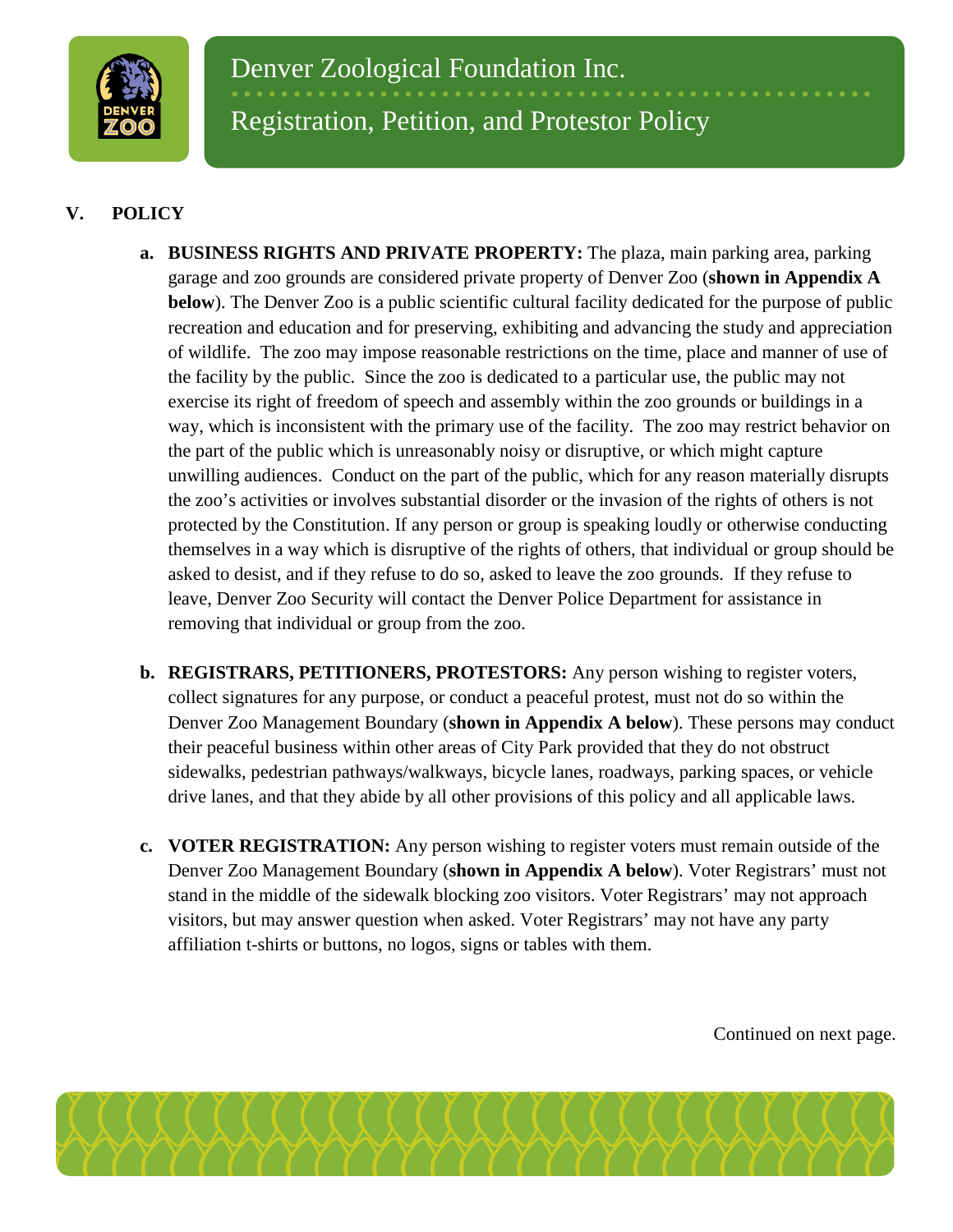

# Registration, Petition, and Protestor Policy

- **d. PETITONERS, BALLOT INITIATIVES AND PROTESTORS:** All petitioners and protestors must remain outside of the Denver Zoo Management Boundary (**shown in Appendix A below**). They may not have any tables or other setup materials; if they do, it is considered a rally or assembly. All rallies and assemblies MUST have a permit from the city to be on park property (Denver City Ordinance 55-08, City and County of Denver Revised Municipal Code). By definition, an assembly shall include demonstration, picketing, speech making, marching, holding of vigils and all other like forms of conduct which include the communication or expression of ideas, view or grievances, engaged in by fifty (50) or more persons, the conduct of which has the effect, purpose or propensity to draw a crowd or onlookers. Assembly may also be designated if the group engages any type of permanent or temporary structures, including by not limited to tables, tents or chairs. (Denver City Ordinance 55-08, City and County of Denver Revised Municipal Code)
- **e. LEAFLETS:** Distribution of leaflets, flyers or any printed materials, commercial or otherwise, is strictly prohibited within the Denver Zoo Management Boundary (**shown in Appendix A below**) (Denver City Ordinance #310.85, Section 3.1, City and County of Denver Revised Municipal Code).
- **f. FUND RAISING:** No fund raising or soliciting of funds is allowed within the Denver Zoo Management Boundary (**shown in Appendix A below**).

Continued on next page.